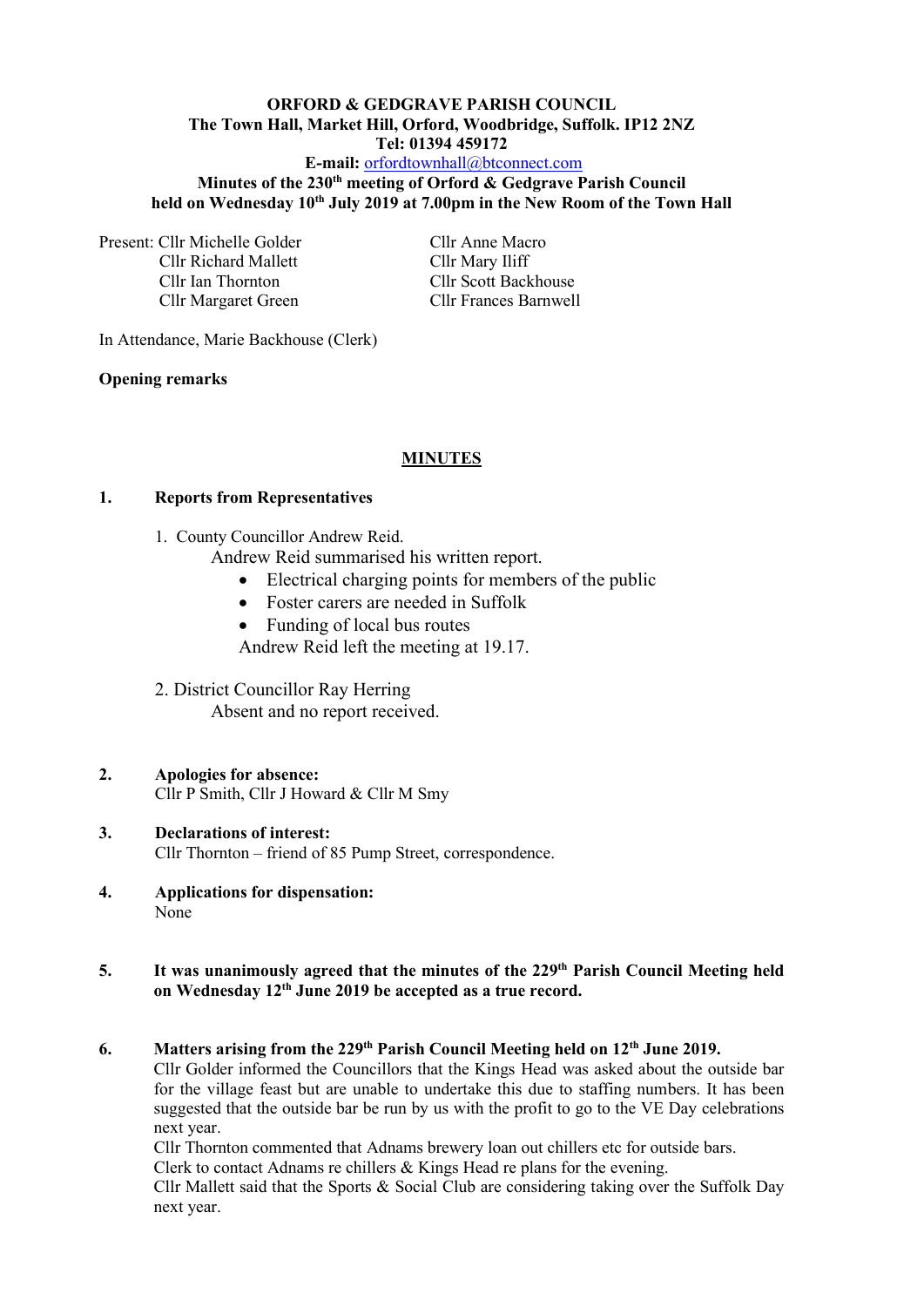## **7. Contributions by members of the public.**

None

## **8. Finance**

7.1 The Council received, noted and approved the cheques and balances from  $1<sup>st</sup>$  June –  $30<sup>th</sup>$ June 2019.

7.2 The Council received, noted and approved the quarterly accounts to the end of June. 7.3 Internal Audit report

The Clerk informed the Councillors of the internal audit report, which they had all received a copy. Some items had been highlighted for action, updating of the Standing Orders, implementation of the Internal Control statement, invoices to be authorised by 2 people, clear financial audit trail, adopt various GDPR policies.

7.4 Change of signatory – it was agreed by all that Cllr Thornton should replace Cllr Brenchley as a signatory to the bank accounts.

# **9. Planning**

# **DC/19/2407/FUL & 2408/LBC – 87 Market Hill, Orford**

This was a request to partially demolish the later single storey extensions to the listed cottage and rebuild as the approved scheme using the reclaimed materials, fir 7 photovoltaic panels in the roof valley between two parallel wings, form two fenced areas to enclose air source heat pumps for cottage and smokehouse which will also hide bins, demolish the unlisted smokehouse and re-erect as the approved scheme using reclaimed materials from the demolition – matching brickwork, roofing and detailing.

The Councillors had no objection to this proposal but are unhappy re the amount of traffic in Baker's Lane.

## **Other notifications:**

## **10. Parish Council Business: -**

## **(1) Adoption of Disciplinary Procedure, Grievance Procedure, Volunteer Policy, Memorial Bench Policy and Equal Opportunities Policy.**

Cllr Golder said that these are the same with amendments to the prices of the benches in the Memorial Bench Policy.

Cllr Mallett proposed that the Council adopt these policies, this was seconded by Cllr Backhouse and agreed by all.

# **(2) Adoption of the Suffolk Code of Conduct**

Cllr Barnwell proposed that the Council adopt the Suffolk Code of Conduct, this was seconded by Cllr Thornton and agreed by all.

## **(3) Adoption of the Statement of Internal Control**

Cllr Golder explained that this statement has been advised by SALC in our Internal Audit. It was agreed by all to adopt this statement and for Cllr Backhouse to liaise with the Treasurer re the financial representative.

## **(4) Friends Garage update**

Cllr Golder reported that everyone has a copy of the packs handed out at the meeting last week, which was attended by H Cole and I Watkins. This is a copy of the plans as they stand now. Finer details of the Community Interest Company were not discussed.

Cllr Mallett suggested that we should ask H Cole and I Watkins to attend PC meetings when they have updates. This was agreed by all.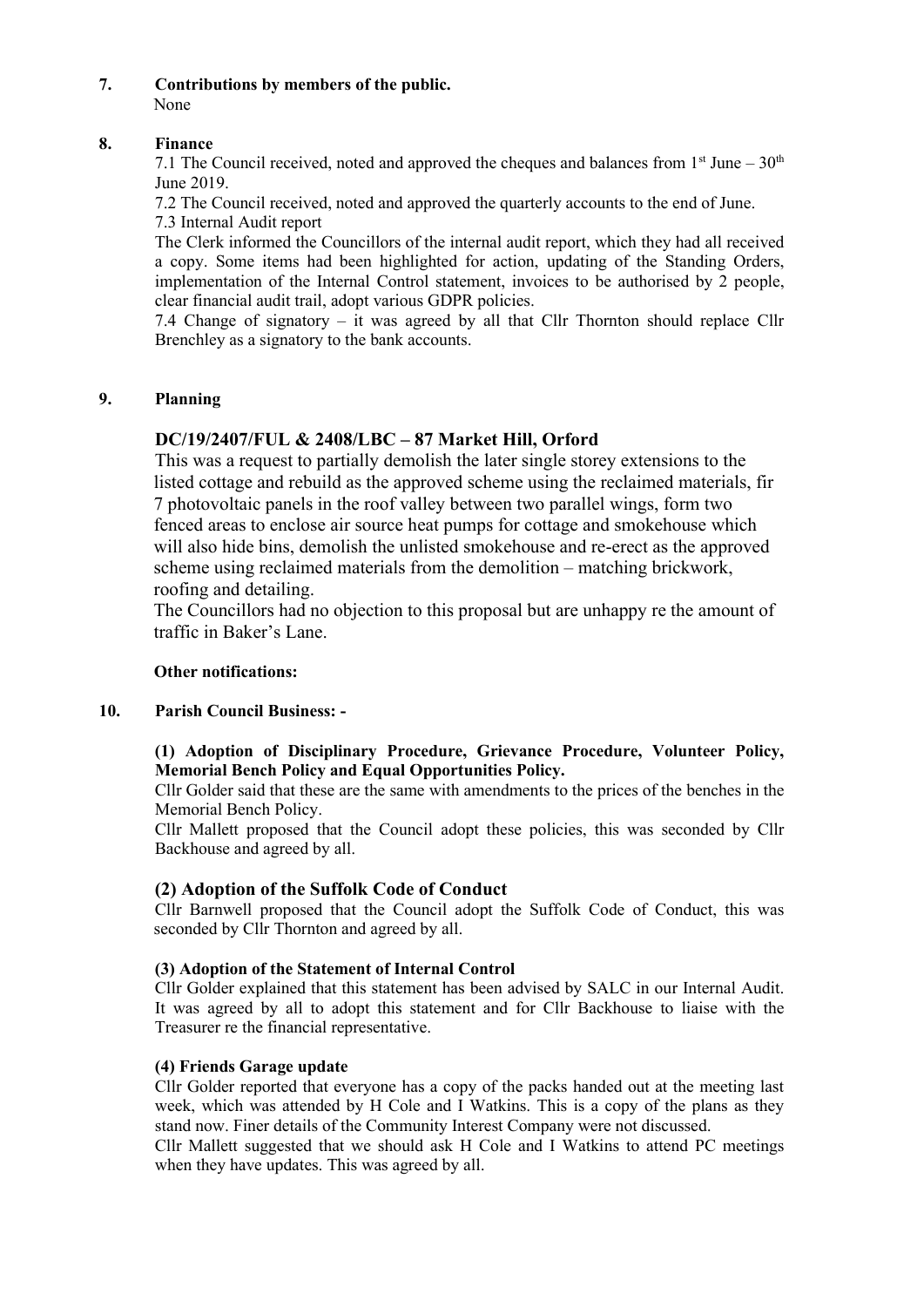## **(5) Village Feast**

This item was discussed in item 6.

## **(6) Hedges**

Cllr Mallett reported that the hedgerows in the village are very untidy. Several years ago, letters were sent to residents asking them to cut their hedges on their property. Cllr Mallett has cut Malletts Lane 2 or 3 times, but Ferry Road, Castle Hill etc all need to be cut back to allow easier and safer access for vehicles. Farmers are unable to do anything now unless it impedes on safety.

Cllr Thornton suggested that we place a comment in the Village Voice asking people to ensure that their fences are tidy and cut and see what response it gains. This was agreed by all.

## **(7) Doctors Surgery**

Cllr Golder said that there is a consultation meeting at Hollesley village Hall on the 23/07/19 between 18.30 and 19.30, it would be informative if a Councillor was able to attend this.

Clerk to send an email reminder to all Councillors.

## **(8) Alde & Ore**

Cllr Barnwell reported that she had attended three meetings regarding the Alde & Ore; the IDB are fully responsible for the plan if the funding continues. Flood cell 4, which is the largest cell, contains the Orford village; work on this will be undertaken using the Andren legacy. The AOEP partnership will be replaced by a new community group, this will consist of 12 members some of which are Councillors from local parishes. The Flood Representative is attended by Cllr Thornton as the NOTT representative, Cllr Robinson has now resigned from the PC therefore it was agreed by all that Cllr Barnwell should attend the meeting as the PC representative.

## **10. Correspondence**

• **Orford & Sudbourne WI –** an email had been received from the WI regarding the planting of a tree. Originally the WI thought that near the shop would be a good place for the tree to mark their centenary, but now they feel that this area is not suitable due to the number of trees already planted there.

Cllr Mallett to look around the village and suggest a couple of areas where the tree could be planted and contact the Clerk.

• **A resident –** an email had been received from a resident of Pump Street concerning the village pump area. They are proposing to look after the pump area and keep it tidy from weeds, to water it etc. They would like to remove the gravel from the area and clean the existing bricks up, plant geraniums and pansies in the tubs.

Cllr Mallett said that there was a small hole in between the bricks, and the bricks should not be removed.

Cllr Backhouse said that we should encourage the residents to do something for the village.

Cllr Thornton said that we should inform them that they are not insured by the Council whilst undertaking this work.

After some discussion, it was agreed by all for Cllr Thornton to talk to the residents.

• **Pump Street Bakery –** an email had been sent regarding the new water facility at the Bakery. The Bakery wishes to put up some signs, regarding the water facility, and asked if the PC could assist with this.

Cllr Thornton suggested that an advert is placed in the village voice and a poster placed in the noticeboard. If it is a brown sign they wish to have, they should contact SCC Highways. They could put a sign in their shop window. Clerk to contact Pump Street Bakery.